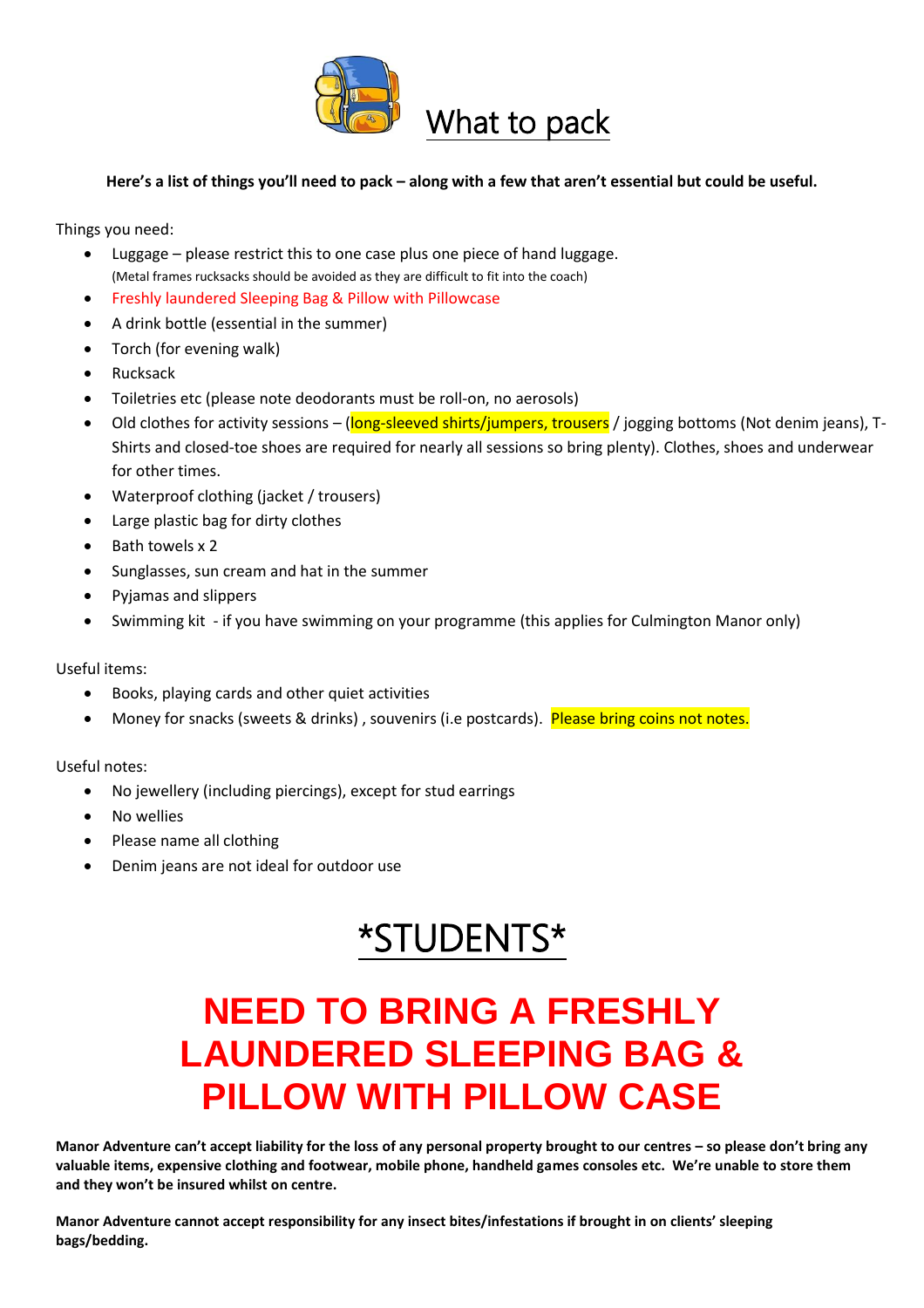## WHAT TO WEAR ON SESSIONS

#### **OBSTACLE COURSE AND BLIND TRAIL**

**Wear old clothes and safe shoes/trainers.**

**Wear long trousers and long sleeves**

**DO NOT WEAR SHORTS. (You will get muddy on these sessions, possibly wet as well).**

**SWIMMING Change into your swimwear before the session begins.**

**Wear shoes and T-shirt / shorts to the session, and ensure you bring a towel.** 

**If you are taking medication please remember to bring it with you.**

**ARCHERY Make sure you are wearing a long sleeved top.**

**CANOEING AND RAFT BUILD (Depending on the time of year) Wear 1or 2 layers of warm clothes for example: T-shirt, long sleeved top and jogging bottoms.**

**Wear waterproof jacket and trousers.**

**DO NOT WEAR JEANS.**

**Wear old footwear, for example: trainers, pumps/gym shoes.**

**DO NOT WEAR WELLINGTON BOOTS.**

**Bring a towel in a plastic bag and a complete change of clothes, for example: T-shirt, long sleeved top and jogging bottoms.**

**If you are taking medication please remember to bring it with you.**

**HAVE THIS ALL READY BEFORE YOUR SESSION STARTS**

**For all other sessions you should wear sensible clothes and shoes, which are suitable for the weather conditions All clients with long hair must tie their hair back whilst on session**

> **IT IS IMPORTANT THAT YOU TURN UP ON TIME F O R Y O U R S E S S I O N !**

### **CLOTHING – WHAT TO WEAR ON SESSIONS**

Any medication you need **MUST** go with you to each session For all other sessions please wear clothes that are casual, comfortable and appropriate to the weather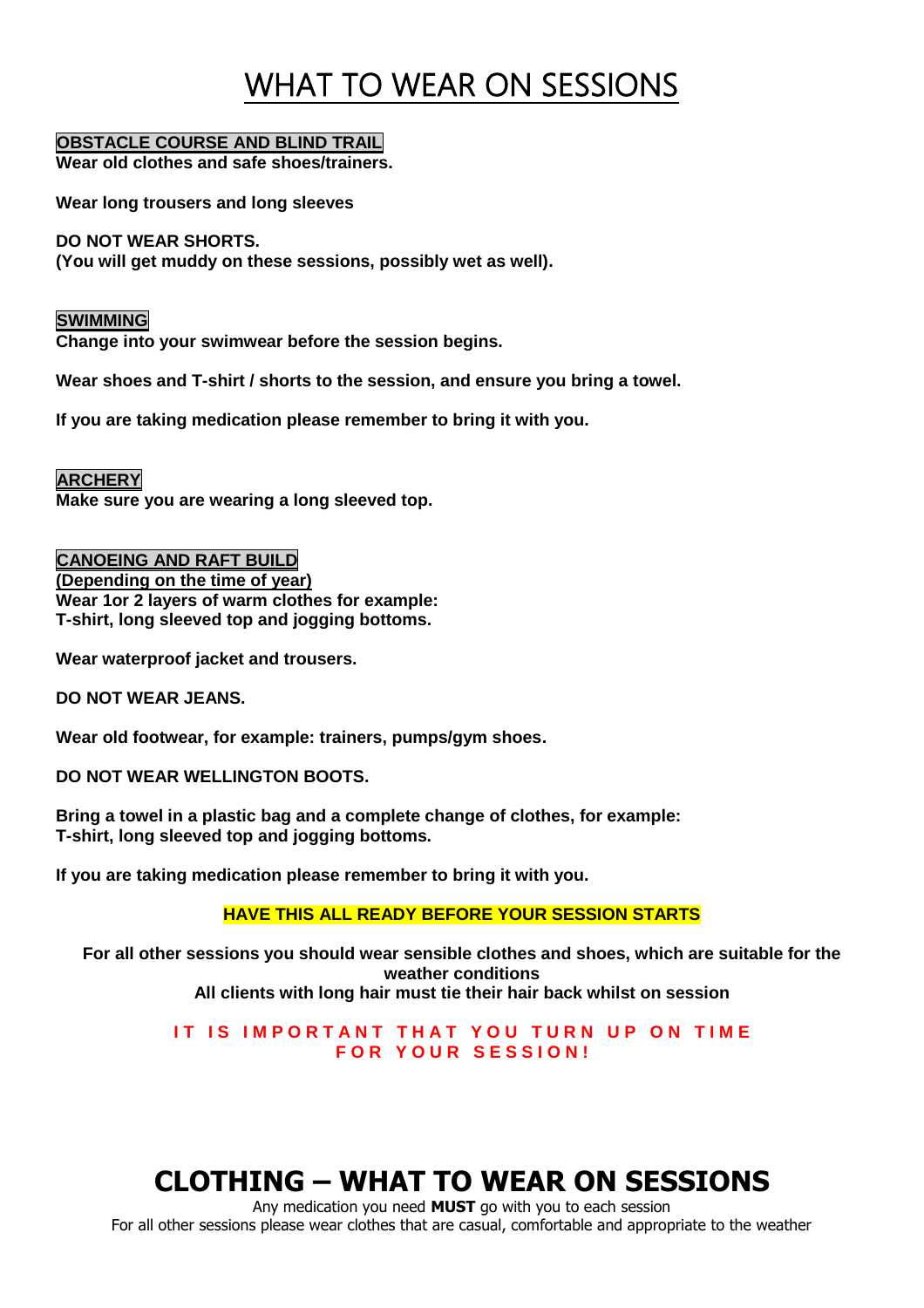JEANS and JEWELLERY are **NOT** to be worn for any reason. Long hair **MUST** be tied back



Please make sure you are on time to all sessions, they can not start without you! **If you have any questions about this ask an instructor**

## ACTIVITY SESSION DETAILS